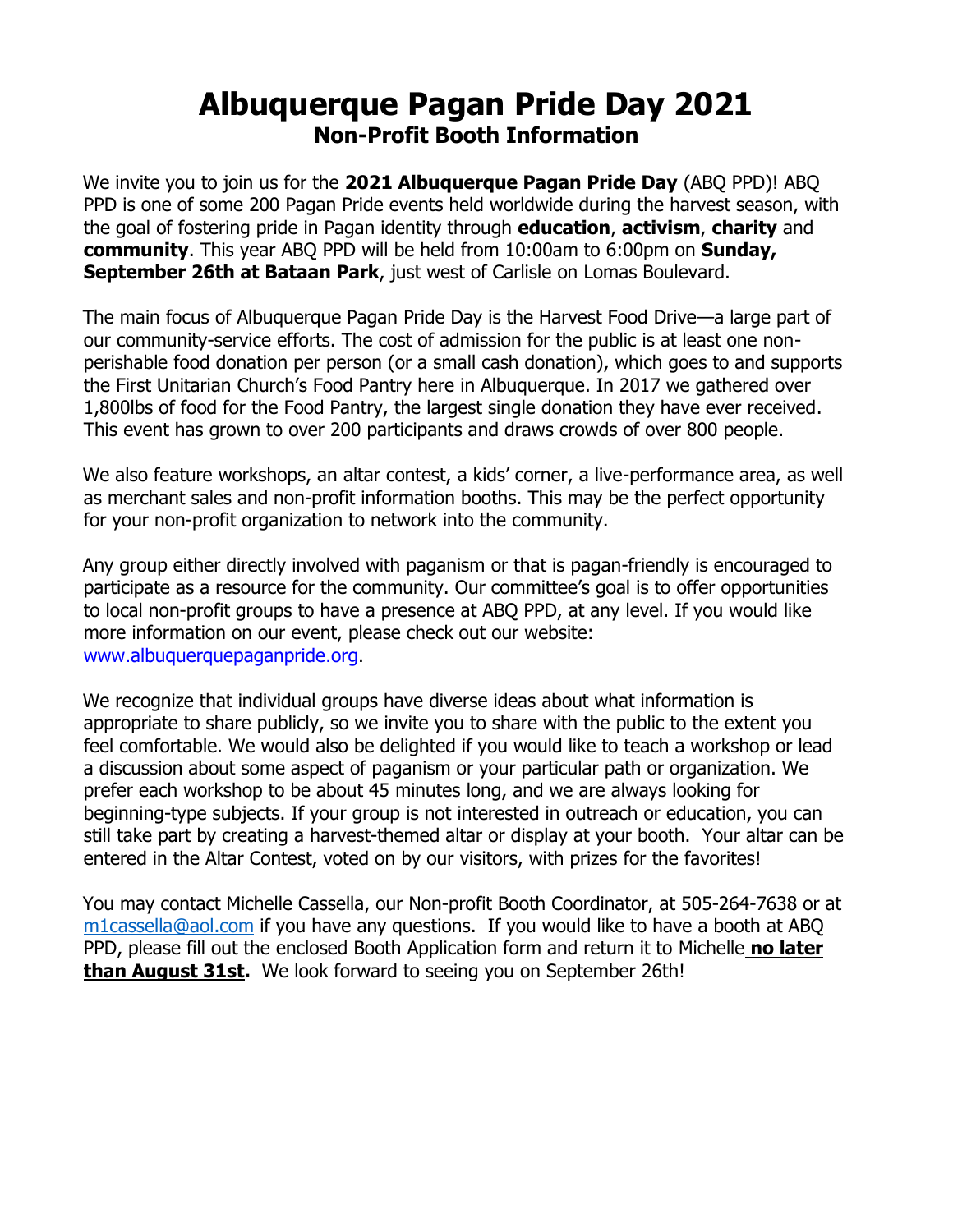## **ABQ PPD 2021 Non-Profit Booth Application**

As a Non-Profit organization, you are invited to be part of the 20<sup>th</sup> Annual Albuquerque Pagan Pride Day. This event is a religious celebration of the wide diversity of beliefs and practices found among contemporary pagans. For this reason, we ask that all participating Non-Profit organizations be quite pagan friendly, if not specifically pagan.

We will arrange for a space, free of charge, to your Non-Profit. You will need to provide your own 10' x 10' sun-shade canopy, No Smoking sign, tables, booth decorations, and chairs for your volunteers, along with items for your altar, should you choose to display one. An entry "fee" of one non-perishable food item per person (or suitable cash donation) applies to non-profit booth volunteers, just as it does to the public and merchants.

In addition, we offer Sponsorship and Advertising opportunities within this application.

To apply for a booth at Albuquerque Pagan Pride Day, please complete the information below and return to Michelle Cassella via email at m1cassella@aol.com.

## **APPLICATION DEADLINE: Received by August 31, 2021**

\_\_\_\_\_\_\_\_\_\_\_\_\_\_\_\_\_\_\_\_\_\_\_\_\_\_\_\_\_\_

Non-Profit Name: \_\_\_\_\_\_\_\_\_\_\_\_\_\_\_\_\_\_\_\_\_\_\_\_\_\_\_\_\_\_\_\_\_\_\_\_\_\_\_\_\_\_\_\_\_\_\_\_\_\_\_\_\_\_\_\_\_\_\_\_\_\_\_ Contact Name: \_\_\_\_\_\_\_\_\_\_\_\_\_\_\_\_\_\_\_\_\_\_\_\_\_\_\_\_\_\_\_\_\_\_\_\_ Title: \_\_\_\_\_\_\_\_\_\_\_\_\_\_\_\_\_\_\_ Address: Zip: \_\_\_\_\_\_\_\_\_\_\_\_\_\_\_\_\_\_ Phone: \_\_\_\_\_\_\_\_\_\_\_\_\_\_\_\_\_\_\_\_\_\_\_\_\_\_\_\_\_\_\_ Email: Website Address: Brief description of your group/tradition/mission statement: \_\_\_\_\_\_\_\_\_\_\_\_\_\_\_\_\_\_\_\_\_\_\_\_\_\_\_\_\_\_\_\_\_\_\_\_\_\_\_\_\_\_\_\_\_\_\_\_\_\_\_\_\_\_\_\_\_\_\_\_\_\_\_\_\_\_\_\_\_\_\_\_\_\_\_ \_\_\_\_\_\_\_\_\_\_\_\_\_\_\_\_\_\_\_\_\_\_\_\_\_\_\_\_\_\_\_\_\_\_\_\_\_\_\_\_\_\_\_\_\_\_\_\_\_\_\_\_\_\_\_\_\_\_\_\_\_\_\_\_\_\_\_\_\_\_\_\_\_\_\_ \_\_\_\_\_\_\_\_\_\_\_\_\_\_\_\_\_\_\_\_\_\_\_\_\_\_\_\_\_\_\_\_\_\_\_\_\_\_\_\_\_\_\_\_\_\_\_\_\_\_\_\_\_\_\_\_\_\_\_\_\_\_\_\_\_\_\_\_\_\_\_\_\_\_\_ \_\_\_\_\_\_\_\_\_\_\_\_\_\_\_\_\_\_\_\_\_\_\_\_\_\_\_\_\_\_\_\_\_\_\_\_\_\_\_\_\_\_\_\_\_\_\_\_\_\_\_\_\_\_\_\_\_\_\_\_\_\_\_\_\_\_\_\_\_\_\_\_\_\_ Have **you** attended a PPD event before? (Circle one) YES / NO When?  $\_$ Has **your group** participated in any PPD event before? (Circle one) YES/ NO If yes, please list the years and the location/s your group has participated:  $\overline{\phantom{a}}$  , and the contribution of the contribution of the contribution of the contribution of the contribution of the contribution of the contribution of the contribution of the contribution of the contribution of the ABQ PPD Non-Profit Organization Options: Will have altar display: YES NO Will be in Altar Contest: YES NO Will offer Workshop: YES NO If yes, name subject: